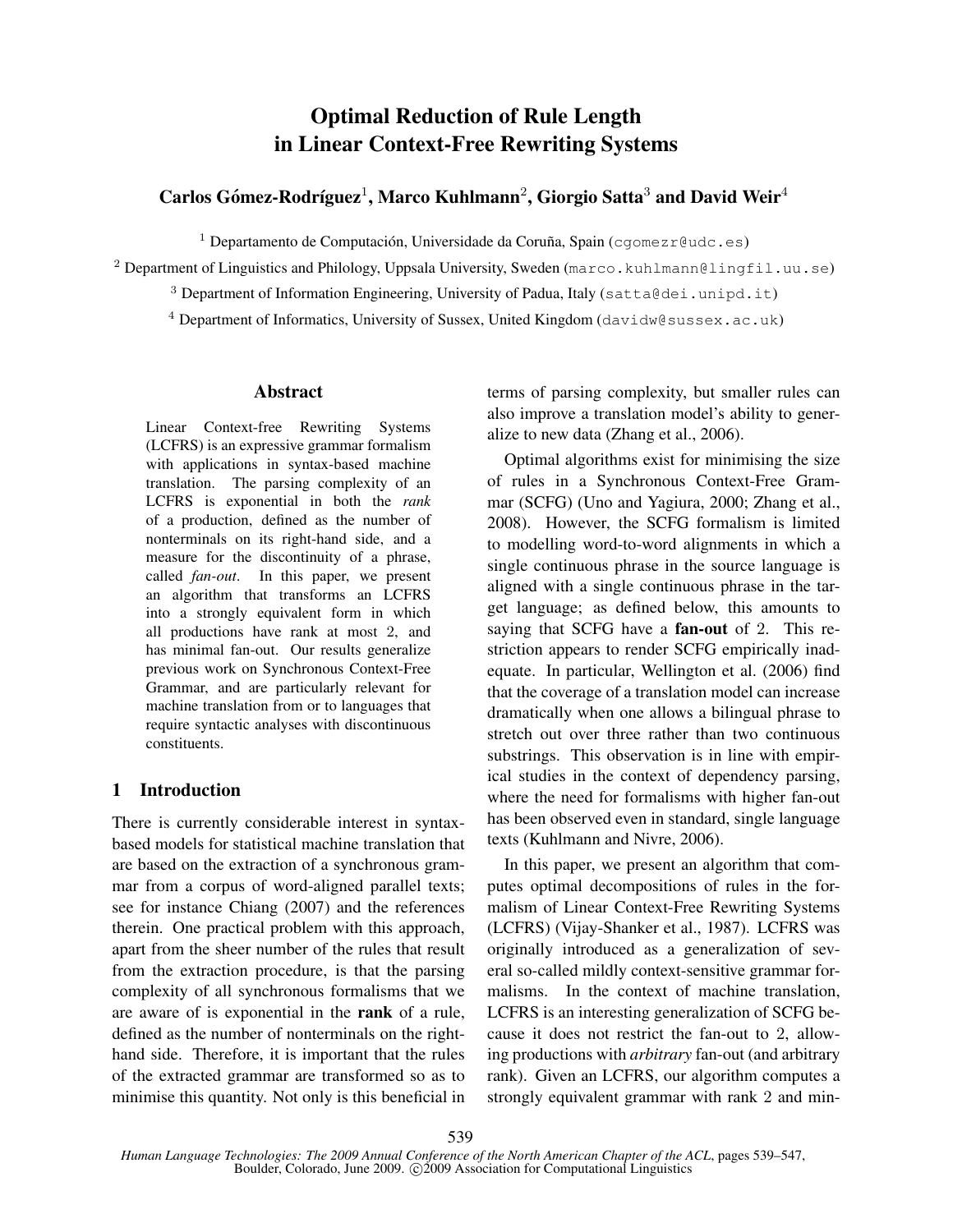imal increase in fan-out.<sup>1</sup> In this context, strong equivalence means that the derivations of the original grammar can be reconstructed using some simple homomorphism (c.f. Nijholt, 1980). Our contribution is significant because the existing algorithms for decomposing SCFG, based on Uno and Yagiura (2000), cannot be applied to LCFRS, as they rely on the crucial property that components of biphrases are strictly separated in the generated string: Given a pair of synchronized nonterminal symbols, the material derived from the source nonterminal must precede the material derived from the target nonterminal, or vice versa. The problem that we solve has been previously addressed by Melamed et al. (2004), but in contrast to our result, their algorithm does not guarantee an optimal (minimal) increase in the fanout of the resulting grammar. However, this is essential for the practical applicability of the transformed grammar, as the parsing complexity of LCFRS is exponential in *both* the rank and the fan-out.

**Structure of the paper** The remainder of the paper is structured as follows. Section 2 introduces the terminology and notation that we use for LCFRS. In Section 3, we present the technical background of our algorithm; the algorithm itself is discussed in Section 4. Section 5 concludes the paper by discussing related work and open problems.

General notation The set of non-negative integers is denoted by N. For  $i, j \in \mathbb{N}$ , we write  $[i, j]$  to denote the interval  $\{k \in \mathbb{N} \mid i \leq k \leq j\}$ , and use [i] as a shorthand for [1, i]. Given an alphabet V, we write  $V^*$  for the set of all (finite) strings over  $V$ .

### 2 Preliminaries

We briefly summarize the terminology and notation that we adopt for LCFRS; for detailed definitions, see Vijay-Shanker et al. (1987).

### 2.1 Linear, non-erasing functions

Let V be an alphabet. For natural numbers  $r \geq 0$ and  $f, f_1, \ldots, f_r \geq 1$ , a function

$$
g:(V^*)^{f_1}\times\cdots\times(V^*)^{f_r}\to(V^*)^f
$$

is called a **linear, non-erasing function** over  $V$  of type  $f_1 \times \cdots \times f_r \rightarrow f$ , if it can be defined by an equation of the form

$$
g(\langle x_{1,1},\ldots,x_{1,f_1}\rangle,\ldots,\langle x_{r,1},\ldots,x_{r,f_r}\rangle) = \beta_g,
$$

where  $\beta_q = \langle \alpha_{q,1}, \dots, \alpha_{q,f} \rangle$  is an f-tuple of strings over the variables on the left-hand side of the equation and symbols in  $V$  that contains exactly one occurrence of each variable. We call the value  $r$  the **rank** of g, the value f its **fan-out**, and write  $\rho(g)$ and  $\varphi(g)$ , respectively, to denote these quantities. Note that, if we assume the variables on the lefthand side of the defining equation of  $g$  to be named according to the specific schema given above, then g is uniquely determined by  $\beta_q$ .

#### 2.2 Linear context-free rewriting systems

A linear context-free rewriting system (LCFRS) is a construct  $G = (V_N, V_T, P, S)$ , where:  $V_N$  is an alphabet of nonterminal symbols in which each symbol  $A \in V_N$  is associated with a value  $\varphi(A)$ , called its **fan-out**;  $V_T$  is an alphabet of terminal symbols;  $S \in N$  is a distinguished start symbol with  $\varphi(S) = 1$ ; and P is a set of productions of the form

$$
p: A \to g(B_1, B_2, \ldots, B_r),
$$

where  $A, B_1, \ldots, B_r \in V_N$ , and g is a linear, nonerasing function over the terminal alphabet  $V_T$  of type  $\varphi(B_1) \times \cdots \times \varphi(B_r) \to \varphi(A)$ . In a derivation of an LCFRS, the production  $p$  can be used to transform a sequence of  $r$  tuples of strings, generated by the nonterminals  $B_1, \ldots, B_r$ , into a single  $\varphi(A)$ -tuple of strings, associated with the nonterminal A. The values  $\rho(g)$  and  $\varphi(g)$  are called the rank and fan-out of  $p$ , respectively, and we write  $\rho(p)$  and  $\varphi(p)$ , respectively, to denote these quantities. The rank and fan-out of G, written  $\rho(G)$ and  $\varphi(G)$ , respectively, are the maximum rank and fan-out among all of its productions. Given that  $\varphi(S) = 1$ , a derivation will associate S with a set of one-component tuples of strings over  $V_T$ ; this forms the string language generated by  $G$ .

Example 1 The following LCFRS generates the string language  $\{a^n b^n c^n d^n \mid n \in \mathbb{N}\}\.$  We only specify the set of productions; the remaining com-

 ${}^{1}$ Rambow and Satta (1999) show that without increasing fan-out it is not always possible to produce even *weakly* equivalent grammars.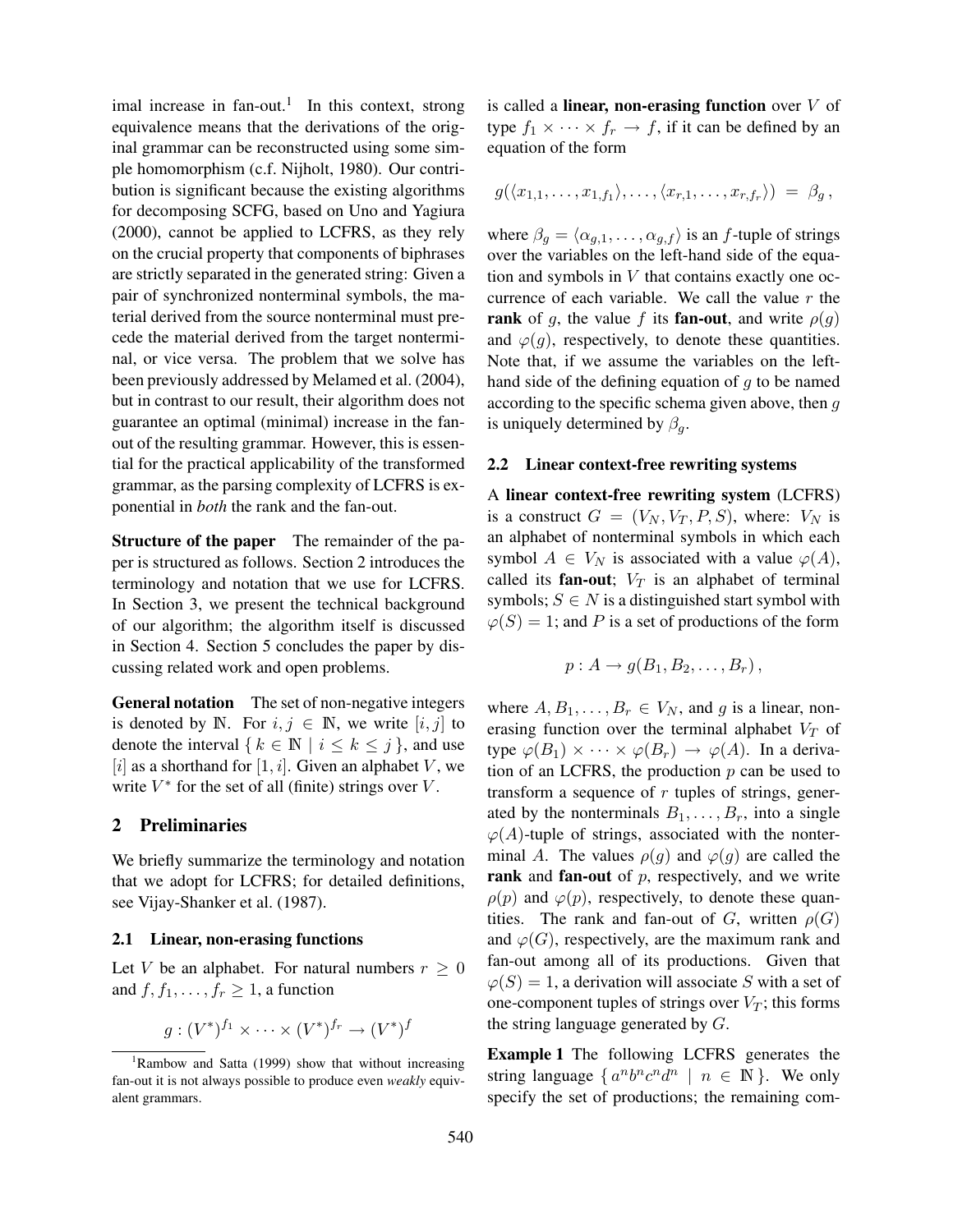ponents of the grammar are obvious from that.

$$
S \to g_1(R) \quad g_1(\langle x_{1,1}, x_{1,2} \rangle) = \langle x_{1,1} x_{1,2} \rangle
$$
  
\n
$$
R \to g_2(R) \quad g_2(\langle x_{1,1}, x_{1,2} \rangle) = \langle ax_{1,1}b, cx_{1,2}d \rangle
$$
  
\n
$$
R \to g_3 \qquad \qquad g_3 = \langle \varepsilon, \varepsilon \rangle
$$

The functions  $g_1$  and  $g_2$  have rank 1; the function  $g_3$ has rank 0. The functions  $q_2$  and  $q_3$  have fan-out 2; the function  $g_1$  has fan-out 1.

### 3 Technical background

The general idea behind our algorithm is to replace each production of an LCFRS with a set of "shorter" productions that jointly are equivalent to the original production. Before formalizing this idea, we first introduce a specialized representation for the productions of an LCFRS.

We distinguish between occurrences of symbols within a string by exploiting two different notations. Let  $\alpha = a_1 a_2 \cdots a_n$  be a string. The occurrence  $a_i$ in  $\alpha$  can be denoted by means of its **position** index  $i \in [n]$ , or else by means of its two (left and right) endpoints,  $i-1$  and  $i$ ; here, the left (right) endpoint denotes a boundary between occurrence  $a_i$  and the previous (subsequent) occurrence, or the beginning (end) of the string  $\alpha$ . Similarly, a substring  $a_i \cdots a_j$ of  $\alpha$  with  $i \leq j$  can be denoted by the positions  $i, i+1, \ldots, j$  of its occurrences, or else by means of its left and right endpoints,  $i - 1$  and j.

### 3.1 Production representation

For the remainder of this section, let us fix an LCFRS  $G = (V_N, V_T, P, S)$  and a production  $p : A \rightarrow g(B_1, \ldots, B_r)$  of G, with g defined as in Section 2.1. We define

$$
|p| = \varphi(g) + \sum_{i=1}^{\varphi(g)} |\alpha_{g,i}|.
$$

Let  $\$$  be a fresh symbol that does not occur in  $G$ . We define the **characteristic string** of the production  $p$ as

$$
\sigma(p) = \alpha_{g,1} \$ \cdots \$ \alpha_{g,\varphi(g)} ,
$$

and the **variable string** of p as the string  $\sigma_N(p)$  obtained from  $\sigma(p)$  by removing all the occurrences of symbols in  $V_T$ .

Example 2 We will illustrate the concepts introduced in this section using the concrete production  $p_0: A \rightarrow g(B_1, B_2, B_3)$ , where

$$
\beta_g = \langle x_{1,1}ax_{2,1}x_{1,2}, x_{3,1}bx_{3,2} \rangle.
$$

In this case, we have

$$
\sigma(p_0) = x_{1,1}ax_{2,1}x_{1,2}x_{3,1}bx_{3,2}, \text{ and}
$$
  

$$
\sigma_N(p_0) = x_{1,1}x_{2,1}x_{1,2}x_{3,1}x_{3,2}.
$$

Let *I* be an index set,  $I \subseteq [r]$ . Consider the set *B* of occurrences  $B_i$  in the right-hand side of p such that  $i \in I<sup>2</sup>$  We define the **position set** of  $\beta$ , denoted by  $\Pi_B$ , as the set of all positions  $1 \leq j \leq |\sigma_N(p)|$ such that the jth symbol in  $\sigma_N(p)$  is a variable of the form  $x_{i,h}$ , for  $i \in I$  and some  $h \geq 1$ .

**Example 3** Some position sets of  $p_0$  are

$$
\Pi_{\{B_1\}} = \{1,3\}, \Pi_{\{B_2\}} = \{2\}, \Pi_{\{B_3\}} = \{5,6\}.
$$

A position set  $\Pi_{\mathcal{B}}$  can be uniquely expressed as the union of  $f \ge 1$  intervals  $[l_1 + 1, r_1], \ldots, [l_f + 1, r_f]$ such that  $r_{i-1} < l_i$  for every  $1 < i \leq f$ . Thus we define the set of **endpoints** of  $\Pi_B$  as

$$
\Delta_{\mathcal{B}} = \{ l_j \mid j \in [f] \} \cup \{ r_j \mid j \in [f] \}.
$$

The quantity f is called the fan-out of  $\Pi_{\mathcal{B}}$ , written  $\varphi(\Pi_B)$ . Notice that the fan-out of a position set  $\Pi_{\{B\}}$  does not necessarily coincide with the fan-out of the non-terminal  $B$  in the underlying LCFRS. A set with 2f endpoints always corresponds to a position set of fan-out f.

Example 4 For our running example, we have  $\Delta_{\{B_1\}} = \{0, 1, 2, 3\}, \ \Delta_{\{B_2\}} = \{1, 2\}, \ \Delta_{\{B_3\}} =$  $\{4, 6\}$ . Consequently, the fan-out of  $\Delta_{\{B_1\}}$  is 2, and the fan-out of  $\Delta_{\{B_2\}}$  and  $\Delta_{\{B_3\}}$  is 1. Notice that the fan-out of the non-terminal  $B_3$  is 2.

We drop B from  $\Pi_B$  and  $\Delta_B$  whenever this set is understood from the context or it is not relevant. Given a set of endpoints  $\Delta = \{i_1, \ldots, i_{2f}\}\$  with  $i_1 < \cdots < i_{2f}$ , we obtain its corresponding position set by calculating the **closure** of  $\Delta$ , defined as

 $[\Delta] = \bigcup_{j=1}^{f} [i_{2j-1} + 1, i_{2j}]$ .

 $2$ To avoid clutter in our examples, we abuse the notation by not making an explicit distinction between nonterminals and occurrences of nonterminals in productions.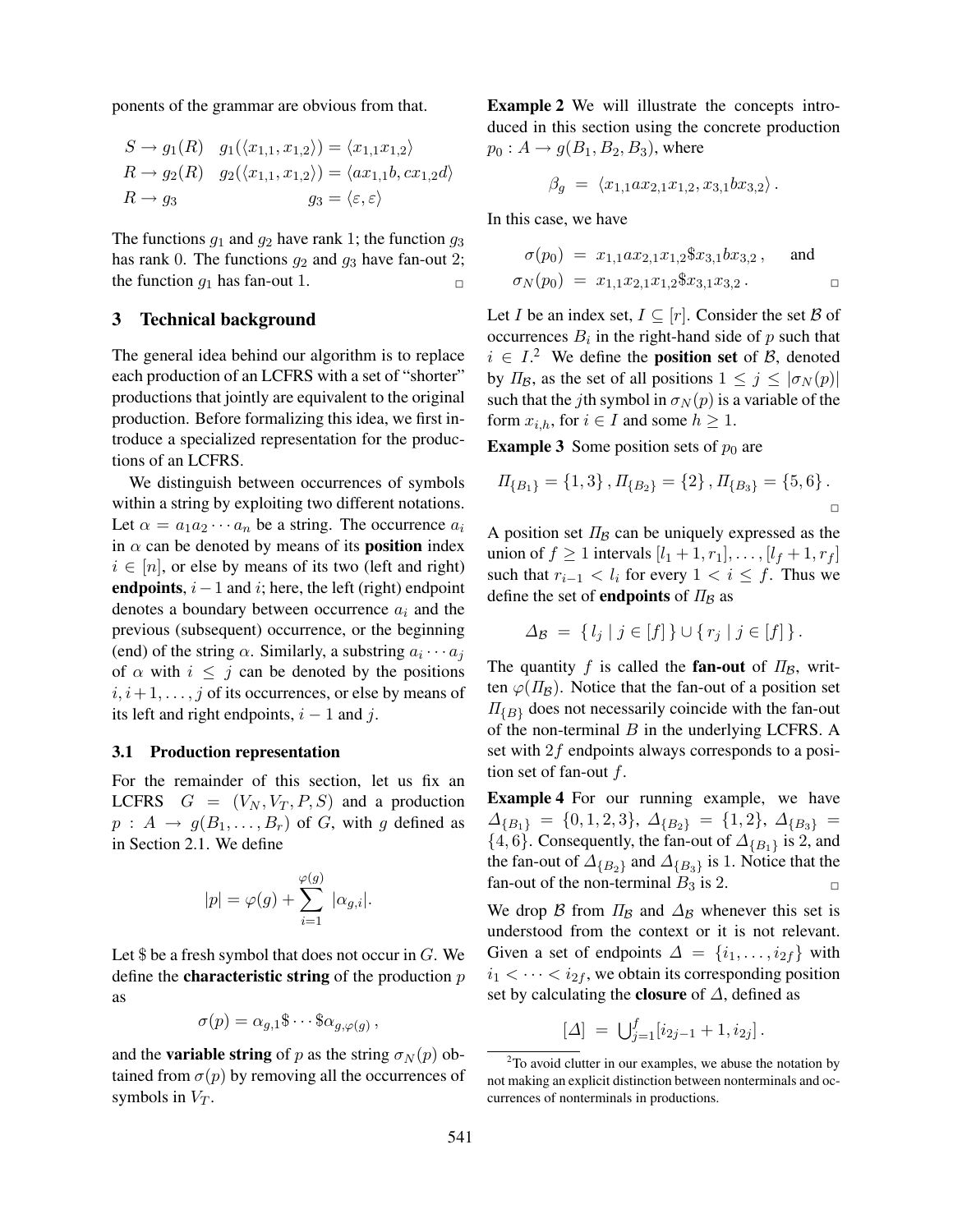#### 3.2 Reductions

Assume that  $r > 2$ . The **reduction** of p by the nonterminal occurrences  $B_{r-1}$ ,  $B_r$  is the ordered pair of productions  $(p_1, p_2)$  that is defined as follows. Let  $\gamma_1, \ldots, \gamma_n$  be the maximal substrings of  $\sigma(p)$  that contain only variables  $x_{i,j}$  with  $r - 1 \leq i \leq r$  and terminal symbols, and at least one variable. Then

$$
p_1: A \to g_1(B_1, ..., B_{r-2}, X)
$$
 and  
\n $p_2: X \to g_2(B_{r-1}, B_r)$ ,

where  $X$  is a fresh nonterminal symbol, the characteristic string  $\sigma(p_1)$  is the string obtained from  $\sigma(p)$  by replacing each substring  $\gamma_i$  by the variable  $x_{r-1,i}$ , and the characteristic string  $\sigma(p_2)$  is the string  $\gamma_1\$  $\cdots$  \$ $\gamma_n$ .

Note that the defining equations of neither  $q_1$ nor  $g_2$  are in the specific form discussed in Section 2.1; however, they can be brought into this form by a consistent renaming of the variables. We will silently assume this renaming to take place.

**Example 5** The reduction of  $p_0$  by the nonterminal occurrences  $B_2$  and  $B_3$  has  $p_1: A \rightarrow g_1(B_1, X)$ and  $p_2: X \rightarrow g_2(B_2, B_3)$  with

$$
\sigma(p_1) = x_{1,1}x_{2,1}x_{1,2}x_{2,2}
$$

$$
\sigma(p_2) = ax_{2,1}x_{3,1}bx_{3,2}
$$

or, after renaming and in standard notation,

$$
g_1(\langle x_{1,1}, x_{1,2}\rangle, \langle x_{2,1}, x_{2,2}\rangle) = \langle x_{1,1}x_{2,1}x_{1,2}, x_{2,2}\rangle
$$

$$
g_2(\langle x_{1,1}\rangle, \langle x_{2,1}, x_{2,2}\rangle) = \langle ax_{1,1}, x_{2,1}bx_{2,2}\rangle \cdot \Box
$$

It is easy to check that a reduction provides us with a pair of productions that are equivalent to the original production  $p$ , in terms of generative capacity, since

$$
g_1(B_1,\ldots,B_{r-2},g_2(B_{r-1},B_r))=g(B_1,\ldots,B_r)
$$

for all tuples of strings generated from the nonterminals  $B_1, \ldots, B_r$ , respectively. Note also that the fanout of production  $p_1$  equals the fan-out of p. However, the fan-out of  $p_2$  (the value n) may be greater than the fan-out of  $p$ , depending on the way variables are arranged in  $\sigma(p)$ . Thus, a reduction does not necessarily preserve the fan-out of the original production. In the worst case, the fan-out of  $p_2$  can be as large as  $\varphi(B_{r-1}) + \varphi(B_r)$ .

- 1: Function NAIVE-BINARIZATION $(p)$
- 2: result  $\leftarrow \emptyset$ ;
- 3: currentProd  $\leftarrow p$ ;
- 4: while  $\rho$ (currentProd) > 2 do
- 5:  $(p_1, p_2) \leftarrow$  any reduction of currentProd;<br>6: result  $\leftarrow$  result  $\cup p_2$ ;
- 6: result ← result ∪  $p_2$ ;<br>7: currentProd ←  $p_1$ :
- currentProd  $\leftarrow p_1$ ;
- 8: return result ∪ currentProd;

Figure 1: The naive algorithm

We have defined reductions only for the last two occurrences of nonterminals in the right-hand side of a production  $p$ . However, it is easy to see that we can also define the concept for two arbitrary (not necessarily adjacent) occurrences of nonterminals, at the cost of making the notation more complicated.

### 4 The algorithm

Let G be an LCFRS with  $\varphi(G) = f$  and  $\rho(G) = r$ , and let  $f' \geq f$  be a target fan-out. We will now present an algorithm that computes an equivalent LCFRS  $G'$  of fan-out at most  $f'$  whose rank is at most 2, if such an LCFRS exists in the first place. The algorithm works by exhaustively reducing all productions in G.

### 4.1 Naive algorithm

Given an LCFRS production  $p$ , a naive algorithm to compute an equivalent set of productions whose rank is at most 2 is given in Figure 1. By applying this algorithm to all the productions in the LCFRS G, we can obtain an equivalent LCFRS with rank 2. We will call such an LCFRS a binarization of  $G$ .

The fan-out of the obtained LCFRS will depend on the nonterminals that we choose for the reductions in line 5. It is not difficult to see that, in the worst case, the resulting fan-out can be as high as  $\lceil \frac{r}{2}$  $\lfloor \frac{r}{2} \rfloor$  · f. This occurs when we choose  $\lceil \frac{r}{2} \rceil$  $\frac{r}{2}$  nonterminals with fan-out  $f$  that have associated variables in the string  $\sigma_N(p)$  that do not occur at consecutive positions.

The algorithm that we develop in Section 4.3 improves on the naive algorithm in that it can be exploited to find a sequence of reductions that results in a binarization of  $G$  that is optimal, i.e., leads to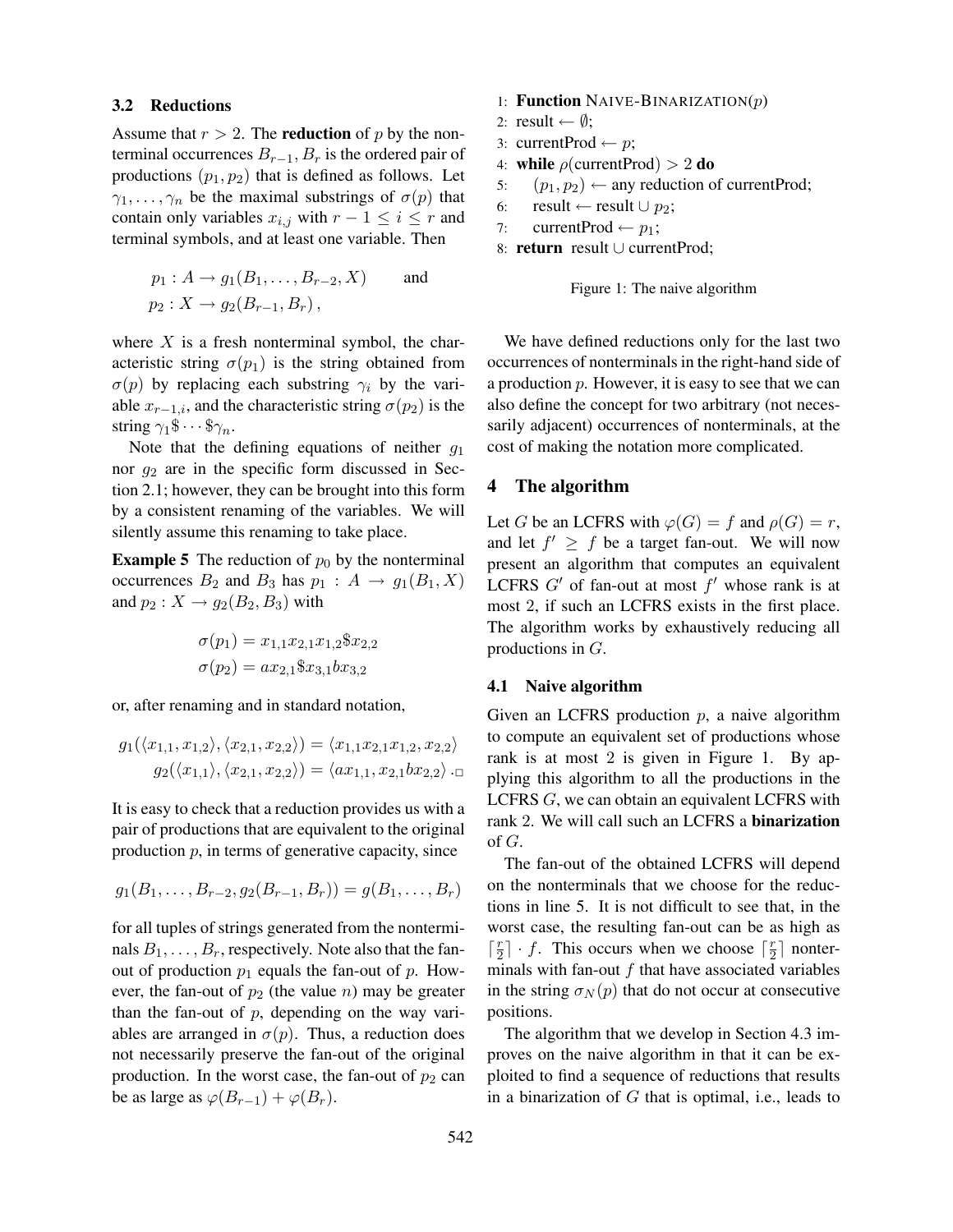an LCFRS with *minimal* fan-out. The algorithm is based on a technical concept called *adjacency*.

### 4.2 Adjacency

Let  $p$  be some production in the LCFRS  $G$ , and let  $\Delta_1, \Delta_2$  be sets of endpoints, associated with some sets of nonterminal occurrences in p. We say that  $\Delta_1$ and  $\Delta_2$  overlap if the intersection of their closures is nonempty, that is, if  $[\Delta_1] \cap [\Delta_2] \neq \emptyset$ . Overlapping holds if and only if the associated sets of nonterminal occurrences are not disjoint. If  $\Delta_1$  and  $\Delta_2$  do not overlap, we define their merge as

$$
\oplus (\Delta_1, \Delta_2) = (\Delta_1 \cup \Delta_2) \setminus (\Delta_1 \cap \Delta_2).
$$

It is easy to see that  $[\oplus(\Delta_1, \Delta_2)] = [\Delta_1] \cup [\Delta_2]$ . We say that  $\Delta_1$  and  $\Delta_2$  are **adjacent** for a given fanout f, written  $\Delta_1 \leftrightarrow_f \Delta_2$ , if  $\Delta_1$  and  $\Delta_2$  do not overlap, and  $\varphi([\oplus(\Delta_1, \Delta_2)]) \leq f$ .

**Example 6** For the production  $p_0$  from Example 2, we have  $\oplus$  ( $\Delta_{\{B_1\}}$ ,  $\Delta_{\{B_2\}}$ ) = {0, 3}, showing that  $\Delta_{\{B_1\}} \leftrightarrow_1 \Delta_{\{B_2\}}$ . Similarly, we have

$$
\oplus (\Delta_{\{B_1\}}, \Delta_{\{B_3\}}) = \{0, 1, 2, 3, 4, 6\},\
$$

showing that  $\Delta_{\{B_1\}} \leftrightarrow_3 \Delta_{\{B_3\}}$ , but that neither  $\Delta_{\{B_1\}} \leftrightarrow_2 \Delta_{\{B_3\}}$  nor  $\Delta_{\{B_1\}} \leftrightarrow_1 \Delta_{\{B_3\}}$  holds.

### 4.3 Bounded binarization algorithm

The adjacency-based binarization algorithm is given in Figure 2. It starts with a working set containing the endpoint sets corresponding to each nonterminal occurrence in the input production  $p$ . Reductions of p are only explored for nonterminal occurrences whose endpoint sets are adjacent for the target fan-out  $f'$ , since reductions not meeting this constraint would produce productions with fan-out greater than  $f'$ . Each reduction explored by the algorithm produces a new endpoint set, associated to the fresh nonterminal that it introduces, and this new endpoint set is added to the working set and potentially used in further reductions.

From the definition of the adjacency relation  $\leftrightarrow$   $_{f}$ , it follows that at lines 9 and 10 of BOUNDED-BINARIZATION we only pick up reductions for  $p$ that do not exceed the fan-out bound of  $f'$ . This implies soundness for our algorithm. Completeness means that the algorithm fails only if there exists no binarization for  $p$  of fan-out not greater than  $f'$ . This

- 1: **Function** BOUNDED-BINARIZATION $(p, f')$
- 2: workingSet  $\leftarrow \emptyset$ ;
- 3: agenda  $\leftarrow \emptyset$ ;
- 4: for all i from 1 to  $\rho(p)$  do
- 5: workingSet ← workingSet ∪ { $\Delta_{\{B_i\}}$ };<br>6: agenda ← agenda ∪ { $\Delta_{IR,3}$ };
- agenda ← agenda ∪  $\{\Delta_{\{B_i\}}\};$
- 7: while agenda  $\neq \emptyset$  do
- 8:  $\Delta \leftarrow$  pop some endpoint set from agenda;<br>9: **for all**  $\Delta_1$  ∈ workingSet with  $\Delta_1 \leftarrow_{f'} \Delta$

```
9: for all \Delta_1 \in workingSet with \Delta_1 \leftrightarrow_{f'} \Delta do
```
- 10:  $\Delta_2 = \bigoplus (\Delta, \Delta_1);$
- 11: **if**  $\Delta_2 \notin$  workingSet **then**<br>12: workingSet ← working

12: workingSet 
$$
\leftarrow
$$
 workingSet  $\cup$  { $\Delta_2$ };

```
13: agenda ← agenda ∪ {\Delta_2};
```

```
14: if \Delta_{\{B_1, B_2, ..., B_{\rho(p)\}}} \in \text{workingSet} then<br>15: return true:
```

```
return true;
```

```
16: else
```
17: return false;

Figure 2: Algorithm to compute a bounded binarization

property is intuitive if one observes that our algorithm is a specialization of standard algorithms for the computation of the closure of binary relations. A formal proof of this fact is rather long and tedious, and will not be reported here. We notice that there is a very close similarity between algorithm BOUNDED-BINARIZATION and the deduction procedure proposed by Shieber et al. (1995) for parsing. We discuss this more at length in Section 5.

Note that we have expressed the algorithm as a decision function that will return true if there exists a binarization of  $p$  with fan-out not greater than  $f'$ , and false otherwise. However, the algorithm can easily be modified to return a reduction producing such a binarization, by adding to each endpoint set  $\Delta \in$  workingSet two pointers to the adjacent endpoint sets that were used to obtain it. If the algorithm is successful, the tree obtained by following these pointers from the final endpoint set  $\Delta_{\{B_1,...,B_{\rho(p)}\}}$ workingSet gives us a tree of reductions that will produce a binarization of  $p$  with fan-out not greater than f', where each node labeled with the set  $\Delta_{\{B_i\}}$ corresponds to the nonterminal  $B_i$ , and nodes labeled with other endpoint sets correspond to the fresh nonterminals created by the reductions.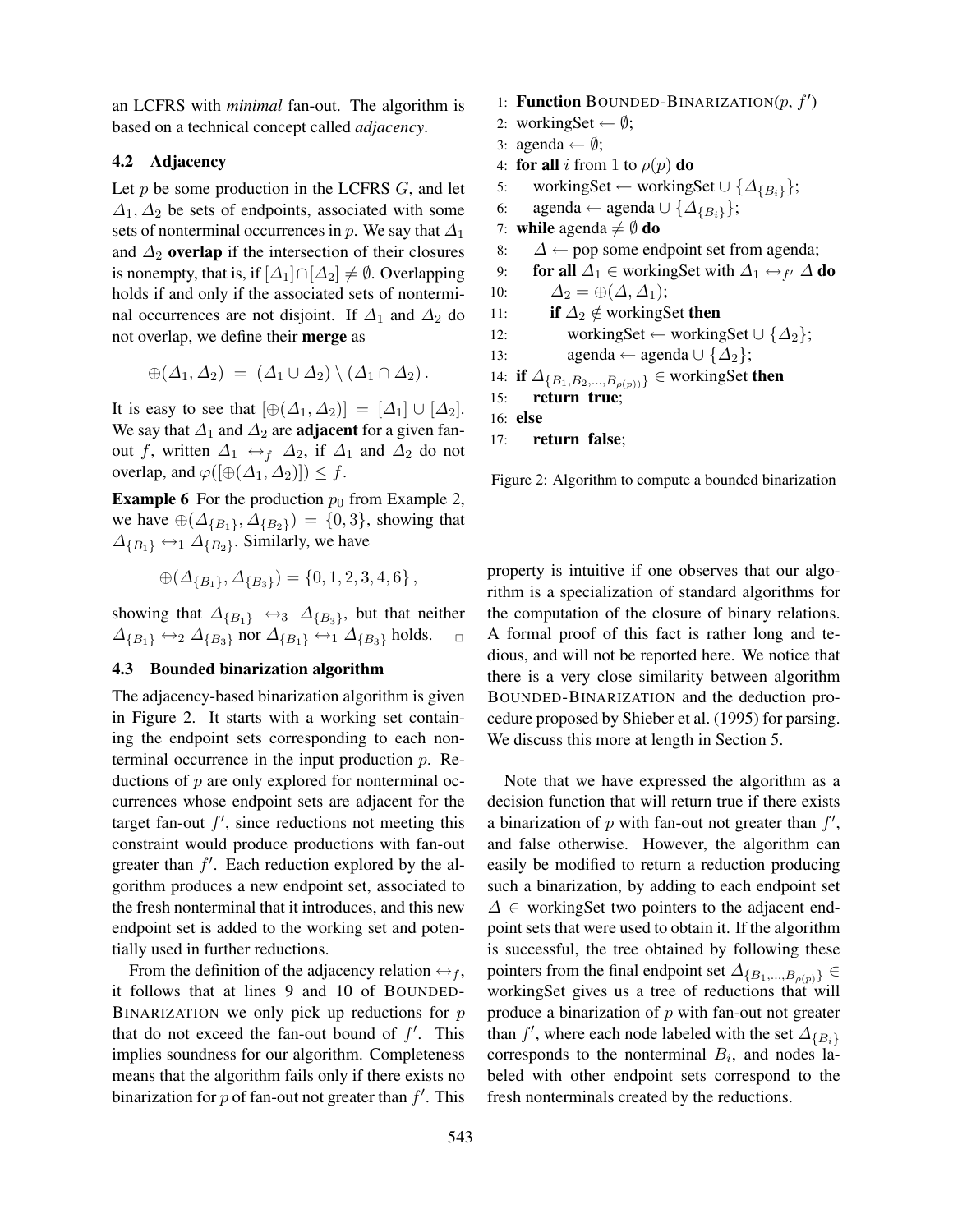#### 4.4 Implementation

In order to implement BOUNDED-BINARIZATION, we can represent endpoint sets in a canonical way as  $2f'$ -tuples of integer positions in ascending order, and with some special null value used to fill positions for endpoint sets with fan-out strictly smaller than  $f'$ . We will assume that the concrete null value is larger than any other integer.

We also need to provide some appropriate representation for the set workingSet, in order to guarantee efficient performance for the membership test and the insertion operation. Both operations can be implemented in constant time if we represent workingSet as an  $(2 \times f')$ -dimensional table with Boolean entries. Each dimension is indexed by values in  $[0, n]$  plus our special null value; here *n* is the length of the string  $\sigma_N(p)$ , and thus  $n = \mathcal{O}(|p|)$ . However, this has the disadvantage of using space  $\Theta(n^{2f'})$ , even in case workingSet is sparse, and is affordable only for quite small values of  $f'$ . Alternatively, we can more compactly represent workingSet as a trie data structure. This representation has size certainly smaller than  $2f' \times q$ , where q is the size of the set workingSet. However, both membership and insertion operations take now an amount of time  $\mathcal{O}(2f')$ .

We now analyse the time complexity of algorithm BOUNDED-BINARIZATION for inputs  $p$  and  $f'$ . We first focus on the while-loop at lines 7 to 13. As already observed, the number of possible endpoint sets is bounded by  $\mathcal{O}(n^{2f'})$ . Furthermore, because of the test at line 11, no endpoint set is ever inserted into the agenda variable more than once in a single run of the algorithm. We then conclude that our while-loop cycles a number of times  $\mathcal{O}(n^{2f'})$ .

We now focus on the choice of the endpoint set  $\Delta_1$  in the inner for-loop at lines 9 to 13. Let us fix  $\Delta$ as in line 8. It is not difficult to see that any  $\Delta_1$  with  $\Delta_1 \leftrightarrow_{f'} \Delta$  must satisfy

$$
\varphi(\Delta) + \varphi(\Delta_1) - |\Delta \cap \Delta_1| \leq f'. \qquad (1)
$$

Let  $I \subseteq \Delta$ , and consider all endpoint sets  $\Delta_1$  with  $\Delta \cap \Delta_1 = I$ . Given (1), we also have

$$
\varphi(\Delta_1) \leq f' + |I| - \varphi(\Delta). \tag{2}
$$

This means that, for each  $\Delta$  coming out of the agenda, at line 9 we can choose all endpoint sets  $\Delta_1$ 

such that  $\Delta_1 \leftrightarrow_{f'} \Delta$  by performing the following steps:

- arbitrarily choose a set  $I \subseteq \Delta$ ;
- choose endpoints in set  $\Delta_1 \setminus I$  subject to (2);
- test whether  $\Delta_1$  belongs to workingSet and whether  $\Delta$ ,  $\Delta_1$  do not overlap.

We claim that, in the above steps, the number of involved endpoints does not exceed  $3f'$ . To see this, we observe that from (2) we can derive  $|I| \ge \varphi(\Delta) + \varphi(\Delta_1) - f'$ . The total number of (distinct) endpoints in a single iteration step is  $e = 2\varphi(\Delta) + 2\varphi(\Delta_1) - |I|$ . Combining with the above inequality we have

$$
e \leq 2\varphi(\Delta) + 2\varphi(\Delta_1) - \varphi(\Delta) - \varphi(\Delta_1) + f'
$$
  
=  $\varphi(\Delta) + \varphi(\Delta_1) + f' \leq 3f'$ ,

as claimed. Since each endpoint takes values in the set  $[0, n]$ , we have a total of  $\mathcal{O}(n^{3f'})$  different choices. For each such choice, we need to classify an endpoint as belonging to either  $\Delta \backslash I$ ,  $\Delta_1 \backslash I$ , or *I*. This amounts to an additional  $\mathcal{O}(3^{3f'})$  different choices. Overall, we have a total number of  $\mathcal{O}((3n)^{3f'})$  different choices. For each such choice, the test for membership in workingSet for  $\Delta_1$  takes constant time in case we use a multi-dimensional table, or else  $\mathcal{O}(|p|)$  in case we use a trie. The adjacency test and the merge operations can easily be carried out in time  $\mathcal{O}(|p|)$ .

Putting all of the above observations together, and using the already observed fact that  $n = \mathcal{O}(|p|)$ , we can conclude that the total amount of time required by the while-loop at lines 7 to 13 is bounded by  $\mathcal{O}(|p| \cdot (3|p|)^{3f'})$ , both under the assumption that workingSet is represented as a multi-dimensional table or as a trie. This is also a bound on the running time of the whole algorithm.

#### 4.5 Minimal binarization of a complete LCFRS

The algorithm defined in Section 4.3 can be used to binarize an LCFRS in such a way that each rule in the resulting binarization has the minimum possible fan-out. This can be done by applying the BOUNDED-BINARIZATION algorithm to each production  $p$ , until we find the minimum value for the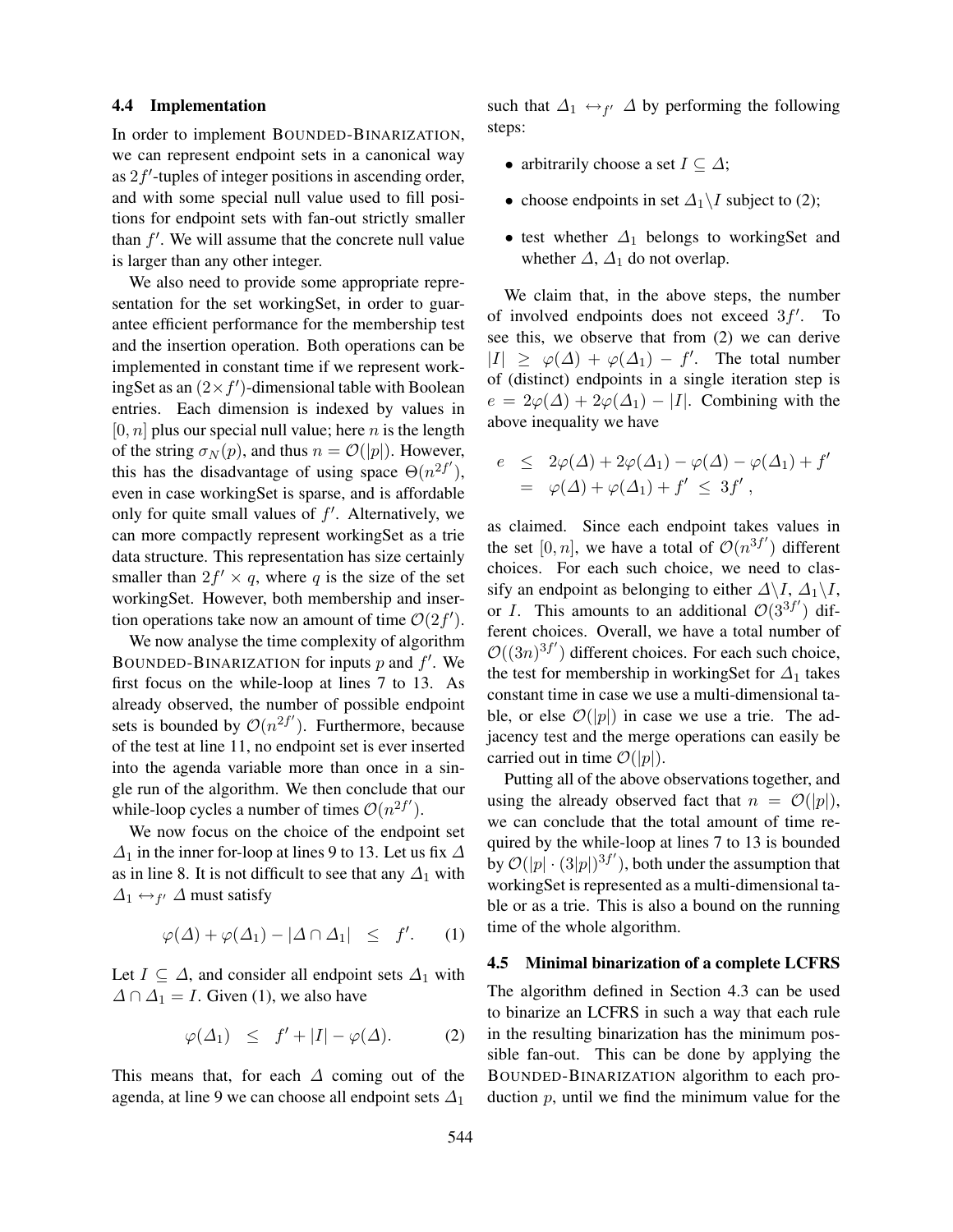- 1: Function MINIMAL-BINARIZATION $(G)$
- 2:  $p_b = \emptyset$  {Set of binarized productions}
- 3: for all production  $p$  of  $G$  do
- $4:$  $f' = fan-out(p);$
- 5: while not BOUNDED-BINARIZATION $(p, f')$ do
- 6: f  $' = f' + 1;$
- 7: add result of BOUNDED-BINARIZATION $(p,$  $f'$ ) to  $p_b$ ; {We obtain the tree from BOUNDED-BINARIZATION as explained in Section 4.3 and use it to binarize  $p$

```
8: return p_b;
```
Figure 3: Minimal binarization by sequential search

bound  $f'$  for which this algorithm finds a binarization. For a production with rank  $r$  and fan-out  $f$ , we know that this optimal value of  $f'$  must be in the interval  $[f, \lceil \frac{r}{2} \rceil]$  $\lfloor \frac{r}{2} \rfloor$   $\cdot$   $f$ ] because binarizing a production cannot reduce its fan-out, and the NAIVE-BINARIZATION algorithm seen in Section 4.1 can binarize any production by increasing fan-out to  $\lceil \frac{r}{2}$  $\frac{r}{2}$   $\cdot$  f in the worst case.

The simplest way of finding out the optimal value of  $f'$  for each production is by a sequential search starting with  $\varphi(p)$  and going upwards, as in the algorithm in Figure 3. Note that the upper bound  $\lceil \frac{r}{2} \rceil$  $\frac{r}{2}$ ]  $\cdot$  f that we have given for  $f'$  guarantees that the whileloop in this algorithm always terminates.

In the worst case, we may need  $f \cdot (\lceil \frac{r}{2} \rceil)$  $\frac{r}{2}$ ] – 1) + 1 executions of the BOUNDED-BINARIZATION algorithm to find the optimal binarization of a production in G. This complexity can be reduced by changing the strategy to search for the optimal  $f'$ : for example, we can perform a binary search within the interval  $[f, \lceil \frac{r}{2} \rceil]$  $\lfloor \frac{r}{2} \rfloor \cdot f$ , which lets us find the optimal binarization in  $\lfloor \log(f \cdot (\lceil \frac{r}{2} \rceil)) \rfloor$  $\lfloor \frac{r}{2} \rfloor - 1$  + 1) + 1 executions of BOUNDED-BINARIZATION. However, this will not result in a practical improvement, since BOUNDED-BINARIZATION is exponential in the value of  $f'$  and the binary search will require us to run it on values of  $f'$  larger than the optimal in most cases. An intermediate strategy between the two is to apply exponential backoff to try the sequence of values  $f-1+2^i$  (for  $i=0,1,2...$ ). When we find the first  $i$  such that BOUNDED-BINARIZATION does not fail, if  $i > 0$ , we apply the same strategy to the interval

 $[f-1+2^{i-1}, f-2+2^i]$ , and we repeat this method to shrink the interval until BOUNDED-BINARIZATION does not fail for  $i = 0$ , giving us our optimal f'. With this strategy, the amount of executions of the algorithm that we need in the worst case is

$$
\frac{1}{2}(\lceil \log(\omega) \rceil + \lceil \log(\omega) \rceil^2) + 1,
$$

where  $\omega = f \cdot (\lceil \frac{r}{2} \rceil)$  $\lfloor \frac{r}{2} \rfloor - 1$  + 1, but we avoid using unnecessarily large values of  $f'$ .

### 5 Discussion

To conclude this paper, we now discuss a number of aspects of the results that we have presented, including various other pieces of research that are particularly relevant to this paper.

#### 5.1 The tradeoff between rank and fan-out

The algorithm introduced in this paper can be used to transform an LCFRS into an equivalent form with rank 2. This will result into a more efficiently parsable LCFRS, since rank exponentially affects parsing complexity. However, we must take into account that parsing complexity is also influenced by fan-out. Our algorithm guarantees a minimal increase in fan-out. In practical cases it seems such an increase is quite small. For example, in the context of dependency parsing, both Gómez-Rodríguez et al. (2009) and Kuhlmann and Satta (2009) show that all the structures in several wellknown non-projective dependency treebanks are binarizable without any increase in their fan-out.

More in general, it has been shown by Seki et al. (1991) that parsing of LCFRS can be carried out in time  $\mathcal{O}(n^{|p_M|})$ , where *n* is the length of the input string and  $p_M$  is the production in the grammar with largest size. $3$  Thus, there may be cases in which one has to find an optimal tradeoff between rank and fanout, in order to minimize the size of  $p_M$ . This requires some kind of Viterbi search over the space of all possible binarizations, constructed as described at the end of Subsection 4.3, for some appropriate value of the fan-out  $f'$ .

<sup>&</sup>lt;sup>3</sup>The result has been shown for the formalism of multiple context-free grammars (MCFG), but it also applies to LCFRS, which are a special case of MCFG.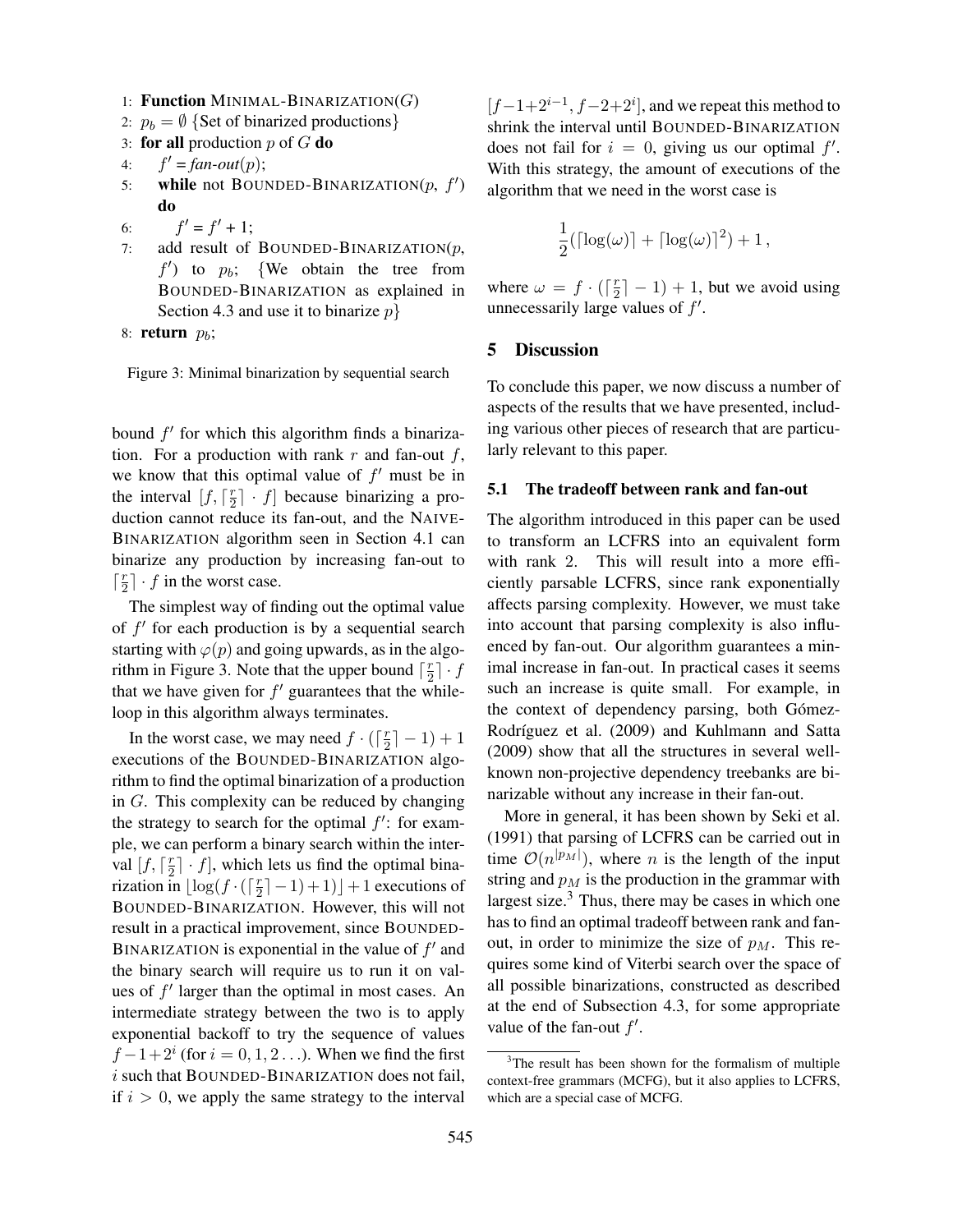#### 5.2 Extension to general LCFRS

This paper has focussed on *string-based* LCFRS. As discussed in Vijay-Shanker et al. (1987), LCFRS provide a more general framework where the productions are viewed as generating a set of abstract *derivation* trees. These trees can be used to specify how structures other than tuples of strings are composed. For example, LCFRS derivation trees can be used to specify how the elementary trees of a Tree Adjoining Grammar can be composed to produced derived tree. However, the results in this paper also apply to non-string-based LCFRS, since by limiting attention to the terminal string yield of whatever structures are under consideration, the composition operations can be defined using the string-based version of LCFRS that is discussed here.

#### 5.3 Similar algorithmic techniques

The NAIVE-BINARIZATION algorithm given in Figure 1 is not novel to this paper: it is similar to an algorithm developed in Melamed et al. (2004) for generalized multitext grammars, a formalism weakly equivalent to LCFRS that has been introduced for syntax-based machine translation. However, the grammar produced by our algorithm has optimal (minimal) fan-out. This is an important improvement over the result in (Melamed et al., 2004), as this quantity enters into the parsing complexity of both multitext grammars and LCFRS as an exponential factor, and therefore must be kept as low as possible to ensure practically viable parsing.

Rank reduction is also investigated in Nesson et al. (2008) for synchronous tree-adjoining grammars, a synchronous rewriting formalism based on tree-adjoining grammars Joshi and Schabes (1992). In this case the search space of possible reductions is strongly restricted by the tree structures specified by the formalism, resulting in simplified computation for the reduction algorithms. This feature is not present in the case of LCFRS.

There is a close parallel between the technique used in the MINIMAL-BINARIZATION algorithm and deductive parsing techniques as proposed by Shieber et al. (1995), that are usually implemented by means of tabular methods. The idea of exploiting tabular parsing in production factorization was first expressed in Zhang et al. (2006). In fact, the

particular approach presented here has been used to improve efficiency of parsing algorithms that use discontinuous syntactic models, in particular, nonprojective dependency grammars, as discussed in Gómez-Rodríguez et al. (2009).

#### 5.4 Open problems

The bounded binarization algorithm that we have presented has exponential run-time in the value of the input fan-out bound  $f'$ . It remains an open question whether the bounded binarization problem for LCFRS can be solved in deterministic polynomial time. Even in the restricted case of  $f' = \varphi(p)$ , that is, when no increase in the fan-out of the input production is allowed, we do not know whether  $p$  can be binarized using only deterministic polynomial time in the value of  $p$ 's fan-out. However, our bounded binarization algorithm shows that the latter problem can be solved in polynomial time when the fan-out of the input LCFRS is bounded by some constant.

Whether the bounded binarization problem can be solved in polynomial time in the value of the input bound  $f'$  is also an open problem in the restricted case of synchronous context-free grammars, a special case of an LCFRS of fan-out two with a strict separation between the two components of each nonterminal in the right-hand side of a production, as discussed in the introduction. An interesting analysis of this restricted problem can be found in Gildea and Stefankovic (2007).

Acknowledgements The work of Carlos Gómez-Rodríguez was funded by Ministerio de Educación y Ciencia and FEDER (HUM2007-66607-C04) and Xunta de Galicia (PGIDIT07SIN005206PR, IN-CITE08E1R104022ES, INCITE08ENA305025ES, INCITE08PXIB302179PR and Rede Galega de Procesamento da Linguaxe e Recuperación de Información). The work of Marco Kuhlmann was funded by the Swedish Research Council. The work of Giorgio Satta was supported by MIUR under project PRIN No. 2007TJNZRE 002. We are grateful to an anonymous reviewer for a very detailed review with a number of particularly useful suggestions.